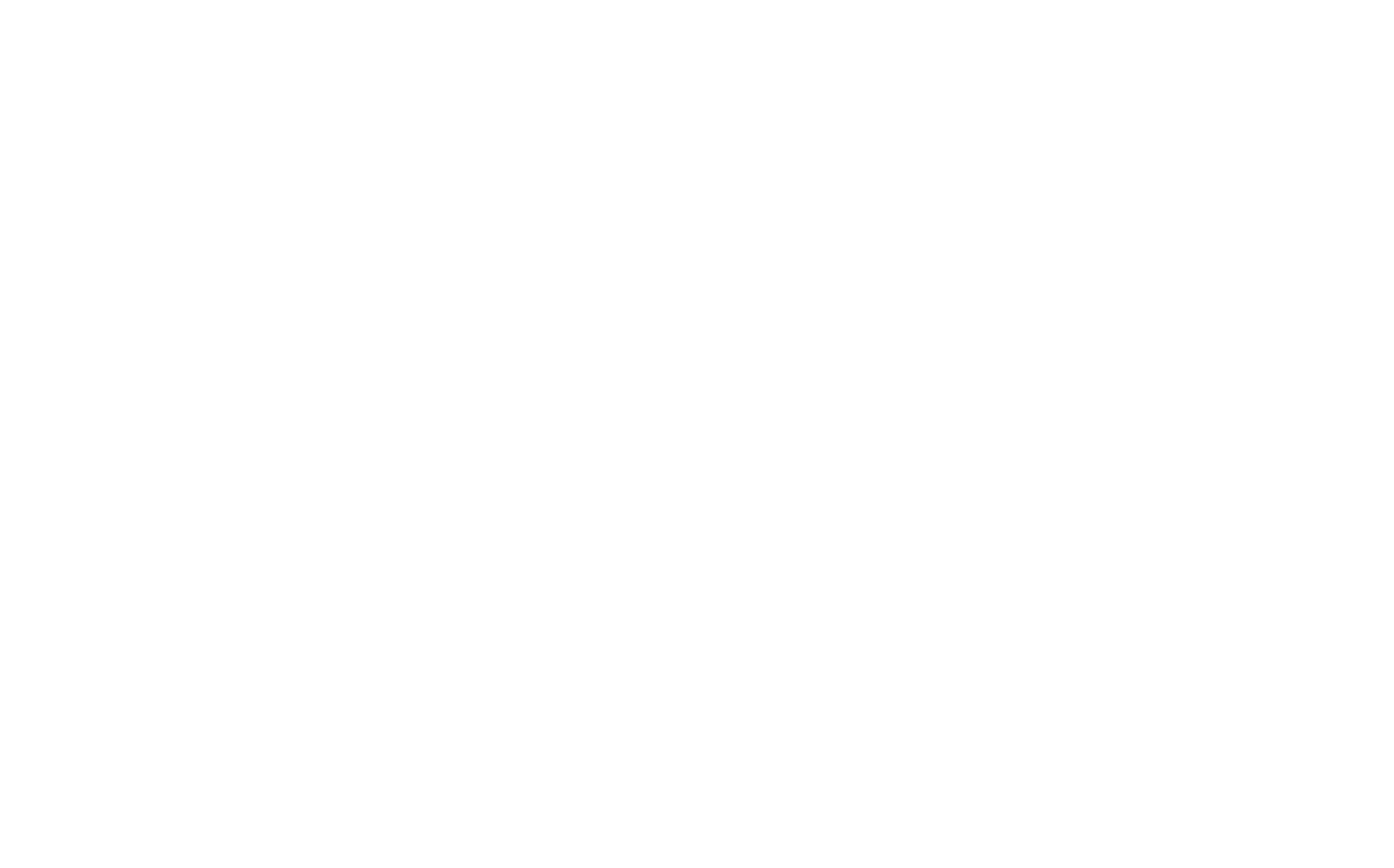## CONSEJO PROVINCIAL DE ECUCACION FECHA DE EMISION: 06/12/2021 JUNTA DE CLASIFICACION DE EDUCACION PRIMARIA

LISTADO DEFINITIVO DOC.TIT.EN CONDICIONES DE ASC.POR LOCALIDAD A¥O 2022.

| <sup>3</sup> Local i dad: Pto San Julian<br>ÀÄÄÄÄÄÄÄÄÄÄÄÄÄÄÄÄÄÄÄÄÄÄÄÄÄÄÄÄÄÄÄÄÄ<br><sup>3</sup> VICEDI RECTORES CON 3 A¥OS EN CONDICIONES DE ACCEDER A LA DIRECCION                                                                                                                                                           |                                                                                                                   |  |                                                                                                              |                                                   |                                     |      |                      |                                       | LIJIADU DELINITIVU DUG. ILI. LN GUNDIGIUNEJ DE AJG. FUN EUGALIDAD A‡U ZUZZ. |  |                                                                                                                                                                                                                                                                                                                                                                                                                                                   |
|------------------------------------------------------------------------------------------------------------------------------------------------------------------------------------------------------------------------------------------------------------------------------------------------------------------------------|-------------------------------------------------------------------------------------------------------------------|--|--------------------------------------------------------------------------------------------------------------|---------------------------------------------------|-------------------------------------|------|----------------------|---------------------------------------|-----------------------------------------------------------------------------|--|---------------------------------------------------------------------------------------------------------------------------------------------------------------------------------------------------------------------------------------------------------------------------------------------------------------------------------------------------------------------------------------------------------------------------------------------------|
| Ord<br>$\mathcal{L}(\mathcal{L})$ and $\mathcal{L}(\mathcal{L})$ and $\mathcal{L}(\mathcal{L})$ and $\mathcal{L}(\mathcal{L})$ and $\mathcal{L}(\mathcal{L})$                                                                                                                                                                |                                                                                                                   |  |                                                                                                              |                                                   |                                     |      |                      |                                       |                                                                             |  | Nro Apellido y Nombre Tit A.P. --- SERVICIOS DOCENTES --- ANT. CUL. RESI. M.A. ATP O.T. PUBL - ACTIVIDADES -C.C. J.E. OTRO S.D.I. PUNT. Establecimiento Titular                                                                                                                                                                                                                                                                                   |
| 1 BRAGAGNINI MARIELA 9 3.00 1.80 1.60 3.00 10.00 0.20 3.00 0.20 3.00 0.30 2.00 33.90 ESCUELA N 4<br>2 GUZMAN DIANA 9 3.40 3.90 0.80 3.00 0.20 10.00 0.60 2.75 0.10 0.10<br>3 PAVES ERICA DEL 9 3.20 1.60 3.00 3.00 10.00 0.60 2.75<br>MAESTROS DE A¥O EN CONDICIONES DE ACCEDER A LA VICEDIRECCION DE EGB 1 y 2 <sup>3</sup> |                                                                                                                   |  |                                                                                                              |                                                   |                                     |      |                      |                                       |                                                                             |  |                                                                                                                                                                                                                                                                                                                                                                                                                                                   |
|                                                                                                                                                                                                                                                                                                                              |                                                                                                                   |  |                                                                                                              |                                                   |                                     |      |                      |                                       |                                                                             |  | Nro Apellido y Nombre Tit A.P. --- SERVICIOS DOCENTES --- ANT. CUL. RESI. M.A. ATP O.T. PUBL -ACTIVIDADES -C.C. J.E. OTRO S.D.I. PUNT.Establecimiento Titular<br>Ord M.A/E Vic Dir Sup S.T. Voc D.N.Asis Dict Loc Prov Na/In ALDP                                                                                                                                                                                                                 |
| 1 MORINI MARIA PIA<br>2 GARCIA CINTHYA<br>3 SANTIN MONICA<br>4 LATOF DANIELA<br>5 ALFARO SONIA MARIELA<br>6 BEHM GLADYS ALICIA<br>7 MOYA CECILIA FABIANA 9<br>8 YURQUINA MIRIAM<br>9 RUIZ LILIANA DEL<br>10 LUJEA ALEJANDRA<br>11 BARRIA RAMIREZ AIDEE<br>12 MOLINA CLEMENTINA<br>13 PAREDES LAURA<br>14 ALVARENGA RAMON     | 3.20 0.30<br>4.60<br>3.60<br>3.40<br>4.60<br>4.80<br>5.60<br>2.40<br>5.40<br>2.60<br>3.60<br>5.20<br>2.00<br>5.80 |  | 3.00<br>3.00<br>3.00<br>3.00<br>3.00<br>3.00<br>3.00<br>3.00<br>3.00<br>3.00<br>3.00<br>3.00<br>2.50<br>3.00 | 10.00<br>10.00<br>10.00<br>10.00<br>10.00<br>9.10 | 0.30<br>$0.20$ 1.25<br>0.10<br>0.10 | 1.25 | 0.10<br>0.35<br>0.10 | 0.50 0.10<br>0.35 0.30<br>$0.35$ 0.10 |                                                                             |  | $\begin{array}{cccccccccccc} 10.00 & 0.40 & 4.25 & 1.45 & 0.25 & 0.20 & 0.15 & 32.40 & \text{ESUELA N 4} \\ 10.00 & 0.50 & 0.40 & 0.30 & 0.45 & 0.30 & 0.15 & 3.00 & 30.70 & \text{ESUELA N 4} \\ 10.00 & 0.40 & 0.30 & 0.45 & 0.30 & 0.15 & 3.00 & 30.40 & \text{ESUELA N 4} \\ 10.00 & 0.20 & 1.00 &$<br>28.30 ESCUELA N 4<br>2.00 27.95 ESCUELA N 4<br>27.70 ESCUELA N 4<br>27.65 ESCUELA N 75<br>3.00 27.05 ESCUELA N 75<br>27.00 ESCUELA N 4 |

## PAGINA: 1<br>FECHA DE EMISION: 06/12/2021